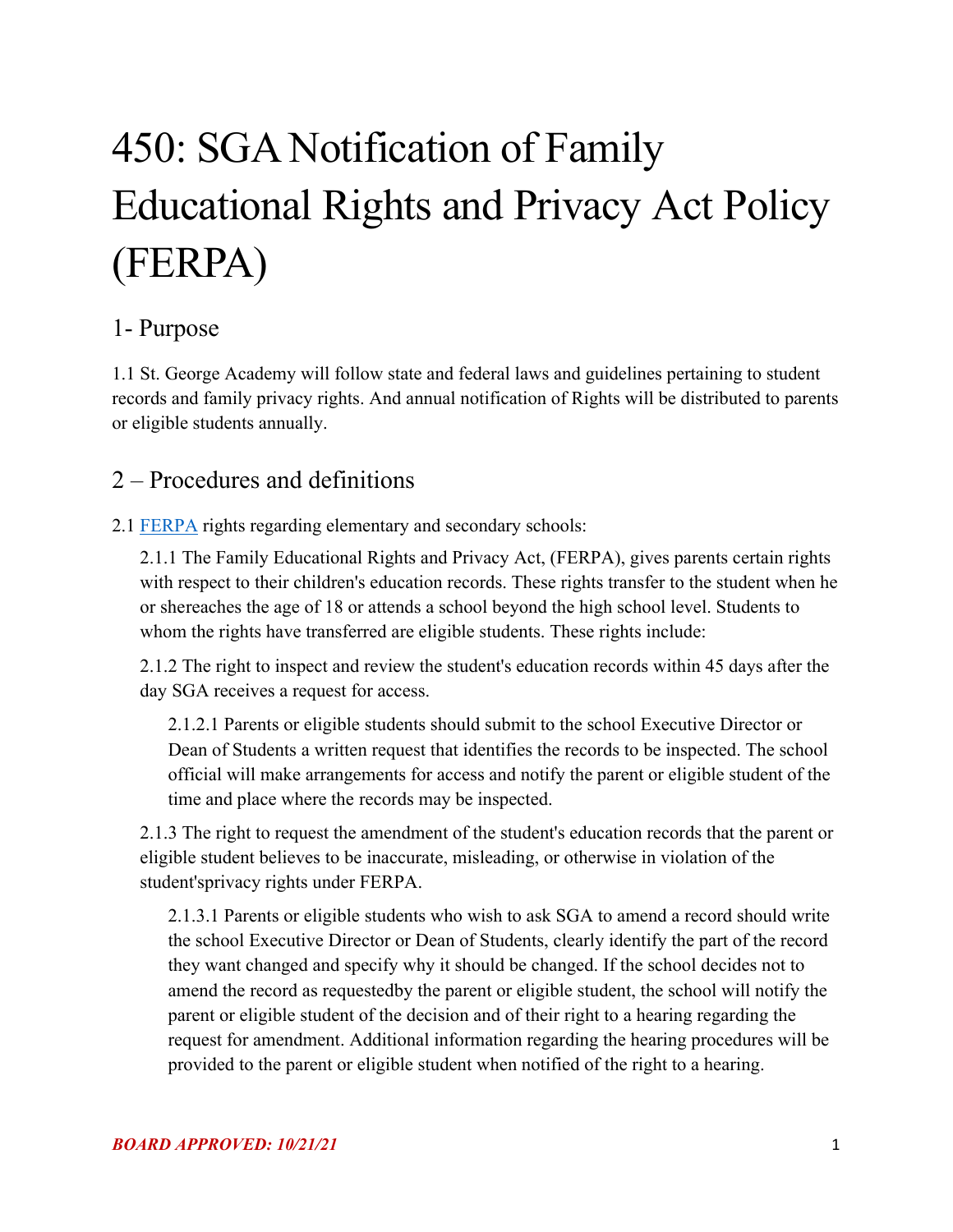2.1.4 The right to provide written consent before the school discloses personally identifiable information (PII) from the student's education records, except to the extent that FERPA authorizes disclosure without consent.

2.1.5 The right to file a complaint with the U.S. Department of Education concerning alleged failures by SGA to comply with the requirements of FERPA.

The name and address of the Officethat administers FERPA are Family Policy Compliance Office U.S. Department of Education 400 Maryland Avenue, SW Washington, DC 20202

Or for additional information, you may call 1-800-USA-LEARN (1-800- 872-5327) (voice).Individuals who use TDD may use the Federal Relay Service.

#### 2.2 Disclosure without parental consent

2.2.1 This includes disclosure to school officials with legitimate educational interests. A school official is defined as a person employed by the school as an administrator, supervisor, instructor, or support staff member (including health or medical staffand law enforcement unit personnel) or a person serving on the school board.

2.2.2 A school official also may include a volunteer or contractor outside of the school who performs an institutional service of function for which the school would otherwise use its own employees and who is under the direct control of the school with respect to the use and maintenance of PII from education records, such as an attorney, auditor, medical consultant, or therapist; a parent or student volunteering to serve on anofficial committee, such as a disciplinary or grievance committee; or a parent, student, or other volunteer assisting another school official in performing his or her tasks.

2.2.3 A school official has a legitimate educational interest if the official needs to review an education record in order to fulfill his or her professional responsibility.

2.2.4 Upon request, the school discloses education records without consent to officials of another school district in which a student seeks or intends to enroll or is already enrolled if the disclosureis for purposes of the student's enrollment or transfer. [NOTE: FERPA requires a school district to make a reasonable attempt to notify the parent or student of the records request unless it statesin its annual notification that it intends to forward records on request.]

## 3 – Rights Regarding Children's Educational Records and Directory Information

3.1 The Family Educational Rights and Privacy Act (FERPA) requires that SGA, with certain exceptions, obtain parent/guardians written consent prior to the disclosure of personally identifiable information from a student's education records. However, SGA may disclose